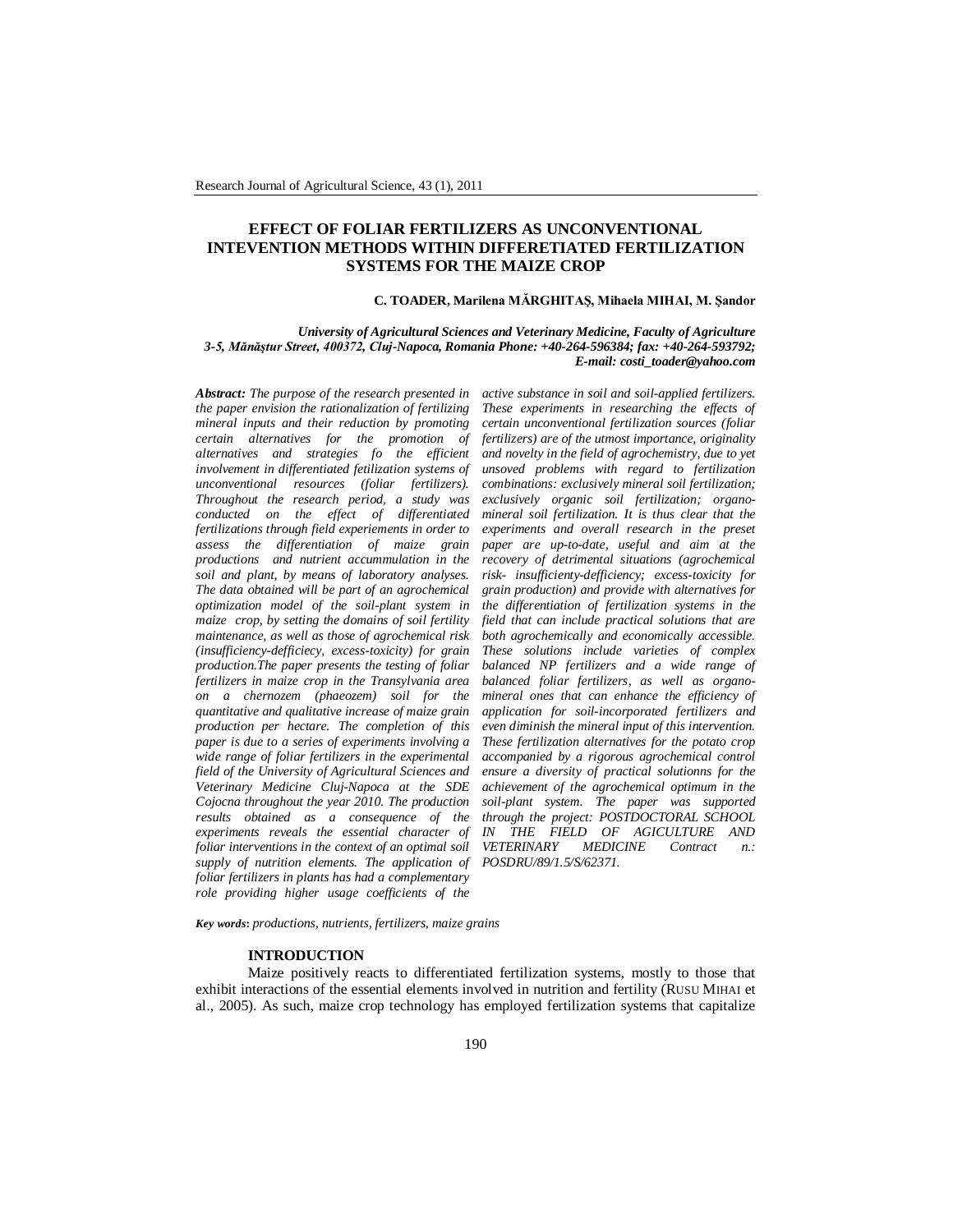on the interaction effect of nitrogen, phosphorus and potassium from complex mineral and organic resources that can forecast and obtain large productions. The present paper aims at presenting the effect of differentiated fertilization systems applied to maize and ensured by means of complex NP mineral fertilizers and foliar fertilizers, as well as investigating the possibility for the reduction of NP doses applied to the soil by supplementing and regulating nutrition through extraradicular varieties that are nutritively balanced.

# **MATERIAL AND METHODS**

Field experiments were conducted on a cambic chernozem in Cojocna, with the specific pedo-agrochemical indicators for this soil type in the Transylvania Plain (table 1).

| <u>rne peus agroenemeur nuns or me eumoie enemolem m cojoeiu</u> |                           |                 |                 |                 |                |                   |
|------------------------------------------------------------------|---------------------------|-----------------|-----------------|-----------------|----------------|-------------------|
| Determining indicator<br>Horizon/Depth (cm)                      |                           | Amp<br>$0 - 25$ | Am<br>$25 - 40$ | AC<br>$40 - 60$ | $C_1$<br>60-80 | $C_{2}$<br>80-130 |
| Physical and chemical properties<br>pH <sub>H2O</sub>            |                           | 7.40            | 7.50            | 7.86            | 7.90           | 7.85              |
| CaCO <sub>3</sub> %                                              |                           | 0.4             | 0.6             | 3.0             | 10.4           | 14.9              |
| Humus $(\%)$                                                     |                           | 7.10            | 5.45            | 2.20            | 1.13           |                   |
| $P - AL(ppm)$                                                    |                           | 13.0            | 3.1             | 10.0            | 3.0            | 6.1               |
| $K - AL(ppm)$                                                    |                           | 330.3           | 180.1           | 131.1           | 93.0           | 117.8             |
| $Da(g/cm^3)$                                                     |                           | 1.04            | 1.15            | 1.31            | 1.42           | 1.48              |
|                                                                  | Coarse sand $(2.0-0.2mm)$ | 8.9             | 10.8            | 15.5            | 0.5            | 0.7               |
| Granulometric<br>analysis                                        | Fine sand $(0.2-0.0$ mm)  | 28.9            | 25.5            | 27.4            | 17.7           | 14.4              |
|                                                                  | Dust $(0.0-0.002$ mm $)$  | 16.9            | 12.5            | 17.8            | 36.0           | 38.9              |
|                                                                  | Clay $(<0.002$ mm)        | 45.3            | 45.2            | 39.3            | 45.8           | 46.0              |

The pedo-agrochemical traits of the cambic chernozem in Cojocna

*Table 1*

The experiments included five graduations of complex mineral fertilization( $N_0P_0$ ;  $N_{40}P_{40}$ ;  $N_{80}P_{80}$ ;  $N_{120}P_{120}$ ;  $N_{160}P_{160}$ ), five graduations of folair fertilizer assortments (Fertifam 31; Ecofertil P; Fertcomplex C; Cerasil 106; Cerasil 107) and five graduations of complex soil and foliar fertilization (Multifertil 5-10-10, on a complex mineral background diminished to  $\frac{1}{2}$  of the initial block dosis).

Soil-plant analyses were conducted according to ICPA methodology for agrochemistry laboratories.

## **RESULTS AND DISCUSSIONS**

Production results certify the positive effect of complex mineral fertilization applied to the soil, its main trait, determined in the level and stability of the grain production per surface unit (table 2).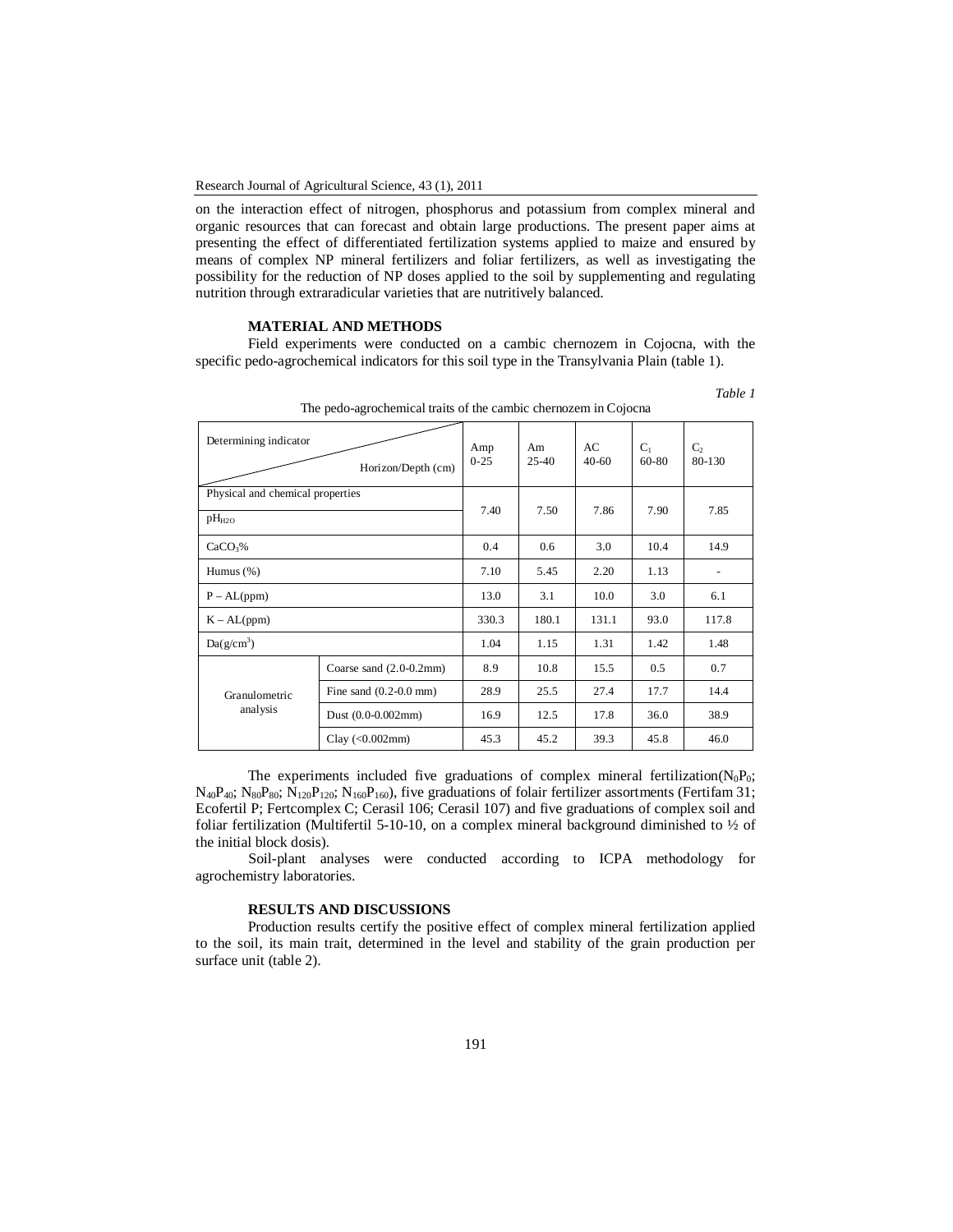Effect of differentiated – soil and foliar- fertilization in maize crop

*Table 2.*

| No.            | Productions<br>Level of fertilization $N/P_2O_5$ (kg<br>$a.s.$ /ha) + foliar fertilizers<br>$\%$<br>(t/ha) |       | $\pm$ Differences (t/ha) | Signficance                  |                          |
|----------------|------------------------------------------------------------------------------------------------------------|-------|--------------------------|------------------------------|--------------------------|
|                |                                                                                                            |       |                          |                              |                          |
| 1              | $0+0+0$ (control)                                                                                          | 6.384 | 100.0                    | 0.00                         | Control                  |
| 2              | 40/40                                                                                                      | 7.077 | 110.9                    | 693.00                       |                          |
| $\overline{3}$ | 80/80                                                                                                      | 6.966 | 109.1                    | 582.00                       | $\overline{\phantom{a}}$ |
| $\overline{4}$ | 120/120                                                                                                    | 6.656 | 104.3                    | 271.67                       | $\overline{\phantom{a}}$ |
| 5              | 160/160                                                                                                    | 6.600 | 103.4                    | 215.33                       | $\overline{\phantom{a}}$ |
| 6              | Fertilfam                                                                                                  | 7.297 | 114.3                    | 912.67                       | $\ast$                   |
| 7              | Ecofertil                                                                                                  | 6.872 | 107.6                    | 487.67                       | $\overline{\phantom{a}}$ |
| 8              | Fertcomplex C                                                                                              | 6.839 | 107.1                    | 454.33                       | $\overline{\phantom{a}}$ |
| 9              | Cerasil 106                                                                                                | 6.052 | 94.8                     | $-332.00$                    |                          |
| 10             | Cerasil 107                                                                                                | 6.088 | 95.4                     | $-296.00$                    |                          |
| 11             | Multifertil 5-10-10                                                                                        | 6.639 | 104.0                    | 254.33                       | $\overline{\phantom{a}}$ |
| 12             | Multufertil 5-10-10 +20/20                                                                                 | 6.911 | 108.2                    | 526.33                       | $\overline{\phantom{a}}$ |
| 13             | Multufertil 5-10-10 +40/40                                                                                 | 6.883 | 107.8                    | 498.67                       |                          |
| 14             | Multufertil 5-10-10 +60/60                                                                                 | 6.870 | 107.6                    | 485.33                       | $\overline{\phantom{a}}$ |
| 15             | Multufertil 5-10-10 +80/80                                                                                 | 6.907 | 108.2                    | 522.67                       |                          |
|                | DL(5%)<br>DL(1%)<br>$DL(0.1\%)$                                                                            |       |                          | 774.98<br>1043.39<br>1387.40 |                          |

The maximum maize grain production per surface unit is obtained on an average dosis of nutrients  $(N_{80}P_{80})$  that provide a positive interaction of the two macroelements essential for a real nutritional balance. The exceeding of the mentioned NP dosis determined a decrease of production and a poorer capitalization of nutrients.

The highest grain productions are obtained through the complex NP interaction, applied to the soil alongside foliar fertilization (Multifert 5-10-10), where soil doses are  $\frac{1}{2}$ lower than the initial ones. In this context, it is clearly emphasized that the two measures- soil and foliar fertilization- are in mutual and positive interaction and influence, as well as enhancing their efficiency when applied in combination. This phenomenon makes it clear that soil fertilization plays an essential part while the foliar one plays a secondary and complementary one, for the regulation of the fertilization system applied to the soil.

Exclusive and one-sided foliar fertilization applied to the maize crop determines inferior production results compared to soil fertilization, as well as soil+foliar one, which supports previous assertions.

Differentiated fertilization systems applied to the maize crop positively and systematically influence the relevant indices of soil fertility and maize nutrition (table 3, 4)

The application of complex NP fertilizers positively modifies the regime of nutrient accumulation and bioavailability in the soil.

Nutrient accumulation in grains show the system and level of fertilization, as well as the agrochemica state of soil nutrients.

It is thus obvious that one-sided foliar fertilization exerts a significant influence on a complex NP background, in the regulation and accumulation of plant nutrients. The positive effect of the interaction of complex balanced fertilization applied to the soil alongside the foliar one is more significant in the process of mineral nutrition in maize.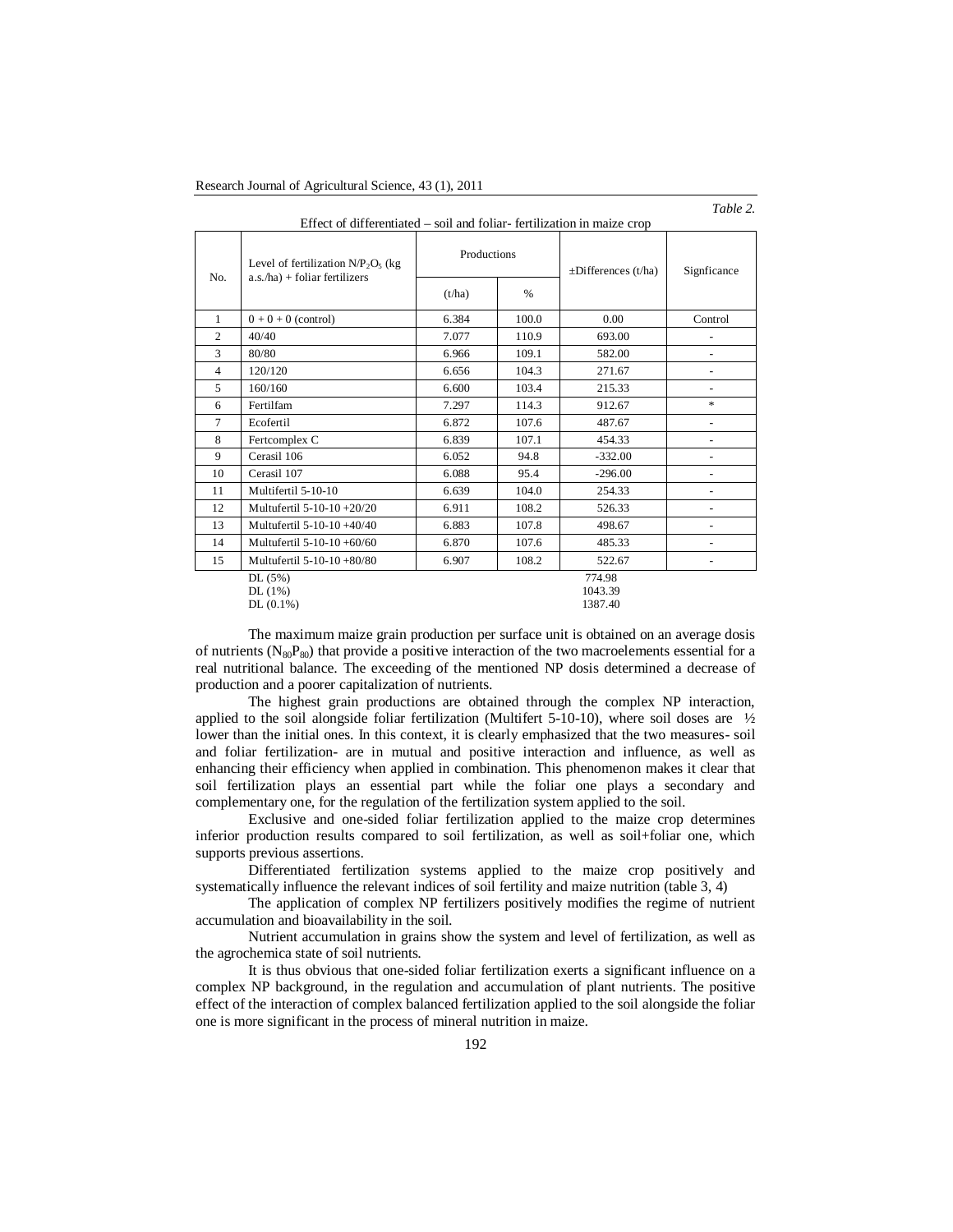| Research Journal of Agricultural Science, 43 (1), 2011 |  |  |  |  |
|--------------------------------------------------------|--|--|--|--|
|--------------------------------------------------------|--|--|--|--|

# *Table 3.*

| LITCCU OG UNTERVIDUOU TELINIZATION ON THE CANDIDIC CHEMOZENN IN COJOCHA |                                       |                                                  |          |       |               |               |         |  |
|-------------------------------------------------------------------------|---------------------------------------|--------------------------------------------------|----------|-------|---------------|---------------|---------|--|
|                                                                         | Level of fertilization $N/P_2O_5$ (kg | Main agrochemical soil indices at a 0-20cm depth |          |       |               |               |         |  |
| No.                                                                     | $a.s./ha) + foliar fertilization$     | pH <sub>H2O</sub>                                | H<br>(%) | $I_N$ | P-AL<br>(ppm) | K-AL<br>(ppm) | $V(\%)$ |  |
| 1                                                                       | $0+0+0$ (control)                     | 5.73                                             | 3.52     | 2.41  | 52            | 230           | 68.5    |  |
| 2                                                                       | 40/40                                 | 5.67                                             | 4.56     | 3.12  | 56            | 240           | 68.5    |  |
| 3                                                                       | 80/80                                 | 5.80                                             | 4.52     | 3.08  | 64            | 270           | 68.2    |  |
| $\overline{4}$                                                          | 120/120                               | 5.75                                             | 4.86     | 3.34  | 72            | 300           | 68.9    |  |
| 5                                                                       | 160/160                               | 5.66                                             | 4.70     | 3.18  | 84            | 300           | 67.8    |  |
| 6                                                                       | Fertilfam                             | 5.55                                             | 4.58     | 3.09  | 76            | 250           | 67.5    |  |
| 7                                                                       | Ecofertil                             | 5.56                                             | 4.58     | 3.09  | 92            | 230           | 67.6    |  |
| 8                                                                       | Fertcomplex C                         | 5.39                                             | 4.10     | 2.74  | 124           | 240           | 66.9    |  |
| 9                                                                       | Cerasil 106                           | 5.65                                             | 4.40     | 2.97  | 212           | 280           | 67.7    |  |
| 10                                                                      | Cerasil 107                           | 5.40                                             | 4.28     | 2.86  | 138           | 280           | 67.0    |  |
| 11                                                                      | Multifertil 5-10-10                   | 5.66                                             | 3.98     | 2.70  | 64            | 210           | 67.9    |  |
| 12                                                                      | Multufertil 5-10-10 +20/20            | 5.84                                             | 4.94     | 3.49  | 148           | 500           | 70.5    |  |
| 13                                                                      | Multufertil 5-10-10 +40/40            | 5.70                                             | 5.18     | 3.56  | 168           | 330           | 68.9    |  |
| 14                                                                      | Multufertil 5-10-10 +60/60            | 5.63                                             | 5.08     | 3.43  | 232           | 310           | 67.7    |  |
| 15                                                                      | Multufertil 5-10-10 +80/80            | 5.77                                             | 5.10     | 3.57  | 254           | 300           | 70.0    |  |

Effect og differentiated fertilization on the cambic chernozem in Cojocna

*Table 4.*

Influence of differentiated fertilization on nutrient accummulation in maize grains

| No.            | Level of fertilization $N/P_2O_5$ (kg a.s./ha) + foliar<br>fertilizers | N %  | $P_t$ % | $K_t$ % | Ca % |
|----------------|------------------------------------------------------------------------|------|---------|---------|------|
| 1              | $0+0+0$ (control)                                                      | 1.50 | 0.20    | 0.73    | 0.80 |
| $\overline{c}$ | 40/40                                                                  | 1.80 | 0.35    | 0.92    | 1.05 |
| 3              | 80/80                                                                  | 1.80 | 0.37    | 0.73    | 1.10 |
| $\overline{4}$ | 120/120                                                                | 1.80 | 0.45    | 0.73    | 1.20 |
| 5              | 160/160                                                                | 1.50 | 0.48    | 0.84    | 1.25 |
| 6              | Fertilfam                                                              | 1.95 | 0.28    | 0.73    | 1.00 |
| $\tau$         | Ecofertil                                                              | 2.10 | 0.28    | 0.84    | 1.05 |
| 8              | Fertcomplex C                                                          | 1.95 | 0.26    | 0.73    | 1.07 |
| 9              | Cerasil 106                                                            | 2.10 | 0.26    | 0.92    | 1.27 |
| 10             | Cerasil 107                                                            | 2.40 | 0.26    | 0.73    | 2.10 |
| 11             | Multifertil 5-10-10                                                    | 1.65 | 0.21    | 0.80    | 0.95 |
| 12             | Multufertil 5-10-10 +20/20                                             | 1.95 | 0.46    | 0.84    | 1.40 |
| 13             | Multufertil 5-10-10 +40/40                                             | 2.10 | 0.48    | 0.84    | 1.45 |
| 14             | Multufertil 5-10-10 +60/60                                             | 2.40 | 0.51    | 0.92    | 1.60 |
| 15             | Multufertil 5-10-10 +80/80                                             | 1.80 | 0.54    | 0.98    | 2.10 |